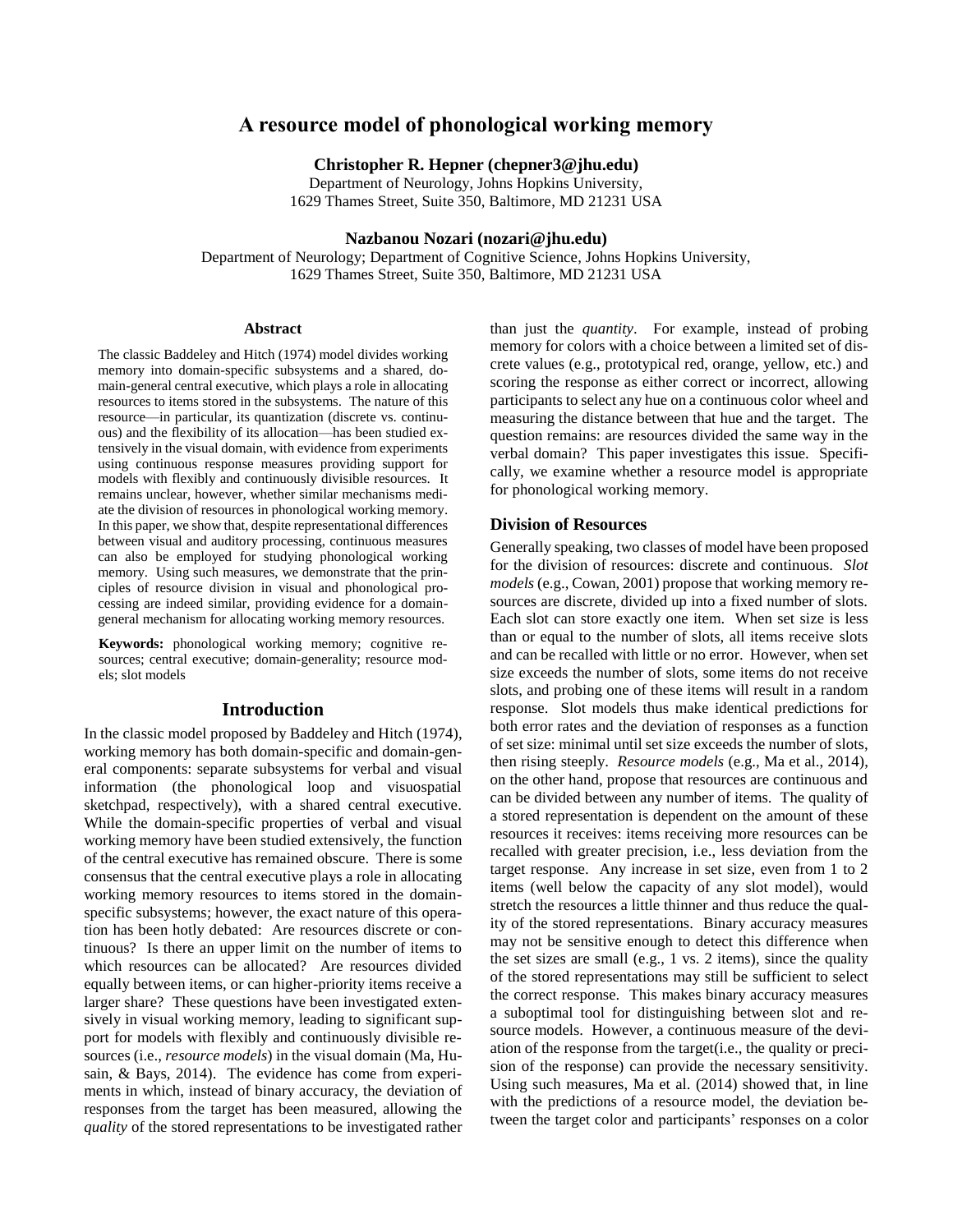wheel increased monotonically as a function of the number of colors to be remembered.

Within the framework of a resource model, the allocation of resources may be either *fixed*, meaning that resources are divided equally between all items to be remembered, or *flexible*, meaning that one or more items may receive a larger share of resources than the others, e.g., due to manipulation of top-down attention. In keeping with the prediction of a flexible resource model, experiments in which attentional cues were manipulated (e.g., Gorgoraptis, Catalao, Bays, & Husain, 2011) have shown that deviation scores are significantly lower for prioritized items, and significantly higher for those that have been deprioritized, compared to a neutral baseline.

In summary, evidence from the visual domain supports a flexible version of the resource model.

# **Visual and Verbal Representations**

In the previous section, we explained why distinguishing between slot and resource models requires a continuous measure of the deviation of a response from the target. This is easy to obtain in the visual domain, since many of the features associated with visual representations can take any value on a continuum, rather than a small set of discrete values. Importantly, observers can often imagine "in-between" values rather easily. For example, people can imagine a variety of greenish-blues and bluish-greens between the prototypical colors blue and green. Similarly, people can imagine different orientations between vertical and horizontal. Consequently, the deviation of a response from the target can be measured as the distance between the corresponding points on the continuum.

The task of identifying similar continua in the phonological domain is more complex. Though the acoustic properties of speech sounds also vary continuously, only variation that crosses category boundaries is relevant to distinguishing between phonemes. For this reason, people tend to hear a /k/ ish /g/ as either a /k/ or a /g/, but not as something in between (i.e., categorical perception; Liberman, Harris, Hoffman, & Griffith, 1957). This tendency is not absolute, though. If asked to rate a /k/-ish /ɡ/ on a continuous scale between /k/ and /ɡ/, participants are capable of doing so (Massaro & Cohen, 1983). This finding suggests that, despite surface differences in how people perceive visual and auditory information, both information types are perceived in enough detail to allow for fine-grained measurements of the deviation of a response from the target.

# **The Current Study**

In the current study, we used the syllable rating task from Massaro and Cohen (1983) to obtain measurements of deviation in phonological working memory. Using this paradigm allowed us to test whether the results in support of resource models in the visual domain can be extended to auditory perception. If so, we can conclude that the same domain-general principles are at work in both visual and verbal domains at the level of the central executive. If not, domain-specific models of resource division must be proposed. In Experiment 1, we manipulated the number of syllables presented in each trial to determine the relationship between set size and the deviation of responses. In Experiment 2, we manipulated attentional cues while maintaining a constant set size in order to determine the flexibility of resource allocation in phonological working memory.

# **Experiment 1**

# **Participants**

Forty-eight native speakers of American English (31 females,  $M_{age} = 43.2$ , age range: 24-65 years) participated in an online experiment developed using jsPsych (de Leeuw, 2015) for payment through Amazon Mechanical Turk (AMT; [https://www.mturk.com\)](https://www.mturk.com/).

# **Stimuli and Procedures**

Stimuli were 28 syllables, seven from each of four acoustic continua:  $/ba$ –/da/,  $/ka$ –/ga/,  $/a$ –/la/, and  $/sa$ –/ $fa$ . The syllables at the ends of the continua were recordings of a native speaker of American English. The five intermediate syllables on each continuum were created by progressively changing the acoustic properties of the initial consonant to create five equally-spaced consonants between the two recorded syllables while leaving the vowel unchanged. To minimize interference, a different distinctive feature was manipulated in each continuum: [−coronal] vs. [+coronal], [−voice] vs. [+voice], [−lateral] vs. [+lateral], and [+anterior] vs. [−anterior], respectively. Each participant completed two sessions 24–72 hours apart with the same structure but a different trial order. Each session consisted of two phases: a *baseline phase* and a *working memory phase*.

**Baseline Phase** The baseline phase was divided into four blocks, one for each acoustic continuum. In each block, participants first completed an orientation in which all seven syllables along the continuum were played in order. As each syllable was played, its position was shown on a slider visually representing the range between the most extreme syllables on the continuum (e.g., between the most /bɑ/-like syllable at the left end, labelled "B", and the most /dɑ/-like syllable at the right end, labelled "D"). This orientation procedure was repeated four times to give participants enough opportunities to learn the relationship between the syllables on the acoustic continuum and the corresponding positions on the visual slider.

Once the orientation was over, participants were tested on their ability to rate syllables (*baseline test*). They listened to the same syllables, presented in a random order, and indicated the position of each one on the continuum using the slider. Although there were only seven syllables in each continuum, participants could adjust the slider continuously. Once participants had adjusted the slider to their satisfaction, they pressed a "submit" button and the position was recorded on a scale from 1 to 100. Only one syllable was played in each trial and there was no deadline for responding. The baseline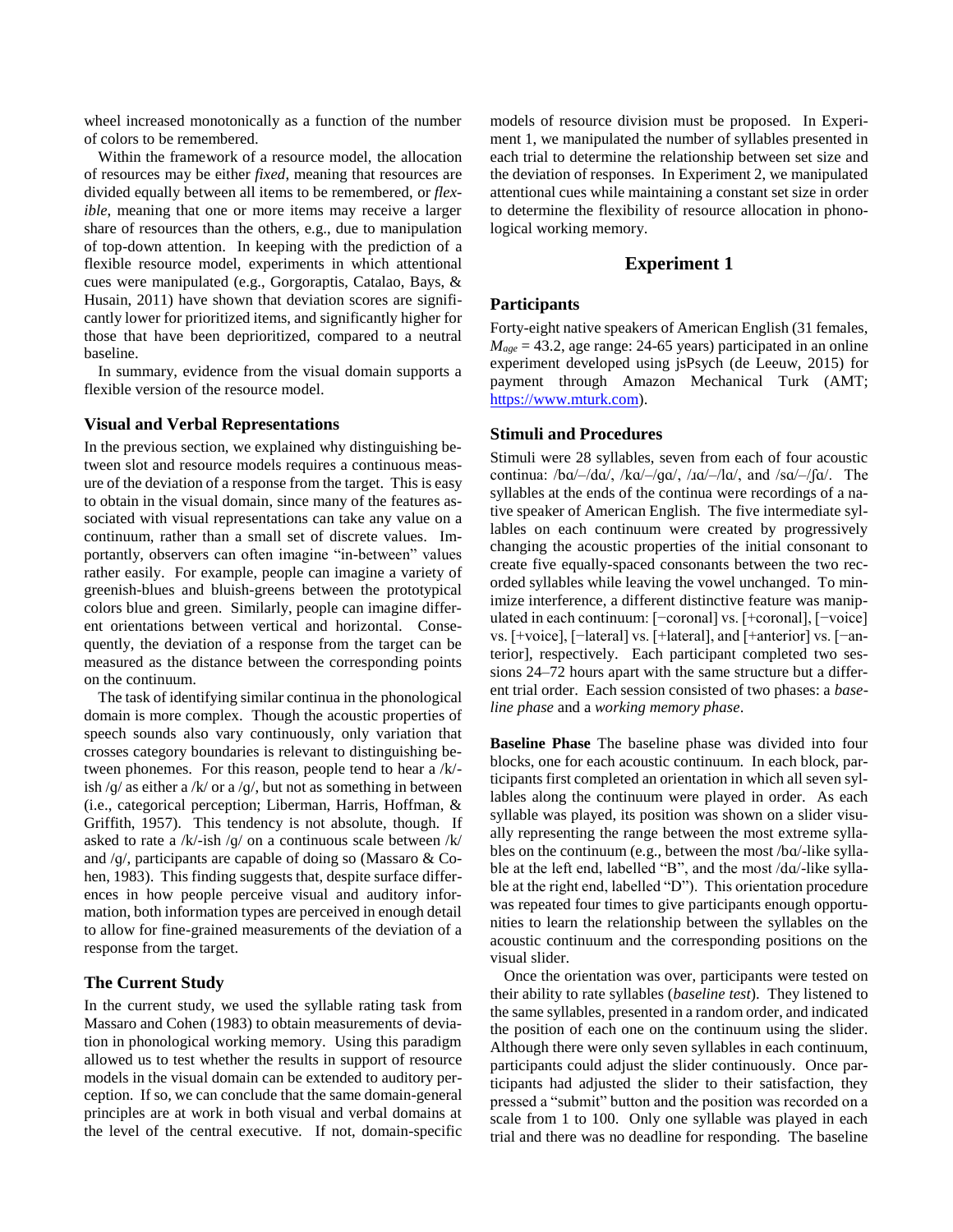test in each block consisted of 14 practice trials (two per syllable) followed by 56 experimental trials (eight per syllable). Thus, across the two sessions, participants completed a total of 448 experimental baseline test trials (16 for each of the seven syllables in each of the four continua).

**Working Memory Phase** This phase tested the effect of set size on the deviation of responses from the target. On each trial, participants were presented with a sequence of one, two, or four syllables from different acoustic continua played at 1 s intervals. One second after the final syllable was played, the slider appeared, and participants had 1 s to rate the relevant syllable on the slider. Since two syllables from the same continuum were never played during the same trial, the labels on the slider unambiguously indicated which syllable to rate. In each session, there were 15 practice trials, followed by 12 blocks of 28 experimental trials with pseudorandomized order, such that no more than two consecutive trials had the same set size. Across the two sessions, participants completed a total of 672 experimental working memory trials (224 for each of the three set sizes). The design was fully counterbalanced, so each syllable was probed the same number of times (eight) in each set size for each participant. Within each set size, each syllable appeared the same number of times in each position.

## **Statistical Analyses**

**Dependent Variable** To measure the magnitude of the error in the responses (and thus the precision), we obtained a "Deviation Score" for each response made in the working memory phase in three steps: (1) We calculated the median of the participant's 16 ratings for the same syllable in the baseline phase. (2) We then subtracted this baseline median from the response. If, for example, the median of the participant's ratings was 30, the results for the responses 33 and 29 in the working memory phase would be  $33 - 30 = 3$  and  $29 30 = -1$ , respectively. (3) Finally, we took the absolute value of the number from (2) to get a Deviation Score for each response. These Deviation Scores were the dependent variable in both experiments.

**Statistical Models** The main analyses in this study were carried out with linear mixed-effects modeling (LMEM) using the lme4 package (version 1.1-14; Bates, Mächler, Bolker, & Walker, 2015) in R (version 3.4.2; R Core Team, 2017). We strove to include the maximal random effects structure tolerated by the model. All numeric variables were centered and scaled, and the dependent variable (the Deviation Score) was log-transformed to approximate a normal distribution. The p-values were calculated based on Satterthwaite approximations using the lmerTest package (version 2.0-33; Kuznetsova, Brockhoff, & Christensen, 2016).

## **Results**

**Baseline Test** Figure 1 shows the distributions of participants' ratings for the syllables in the /kɑ/–/ɡɑ/ continuum in the baseline phase; the rating distributions for the other continua were similar. To determine whether participants had been able to rate the syllables continuously, rather than categorically, we analyzed the ratings using uninformed mixture modelling by means of the mclust package (version 5.3; Fraley & Raftery, 2002) in R. If participants were rating the syllables continuously, the overall distribution of the ratings should be a mixture of seven distributions centered on or near the "correct" rating for each syllable. The differences between the means of the model distributions and the correct ratings were small: the root-mean-square deviation (RMSD) was only 4.27. To formally test whether seven distributions provided a better model for the data than two distributions near the ends of the rating scale (as would be expected if participants were rating categorically), we also fitted a model with only two distributions and compared the fit of the two models using the Bayesian information criterion (BIC), which penalizes for additional parameters. The BIC for the seven-distribution model (196,329) was much lower than the BIC for the two-distribution model (201,838; a difference of 5,509), providing very strong evidence against the two-distribution model. These results indicate that the participants were able to perceive and rate the syllables continuously. Next, we tested the effect of set size on ratings for the same syllables in the working memory phase.



Figure 1: Distribution of ratings for syllables in the /kɑ/– /ɡɑ/ continuum in the baseline test phase of Experiment 1.

**Working Memory** Figure 2 shows the relationship between set size and the Deviation Score at each position. Before analyzing the effect of set size on deviation scores, we first established that the bow-shaped serial position effect characteristic of working memory performance was present in our data: better performance at the beginning (primacy effect) and end (recency effect) of the sequence compared to the middle. We fitted a model to data from trials with set size four (set sizes one and two are too small to allow for clear testing of position effects) to test (a) whether the canonical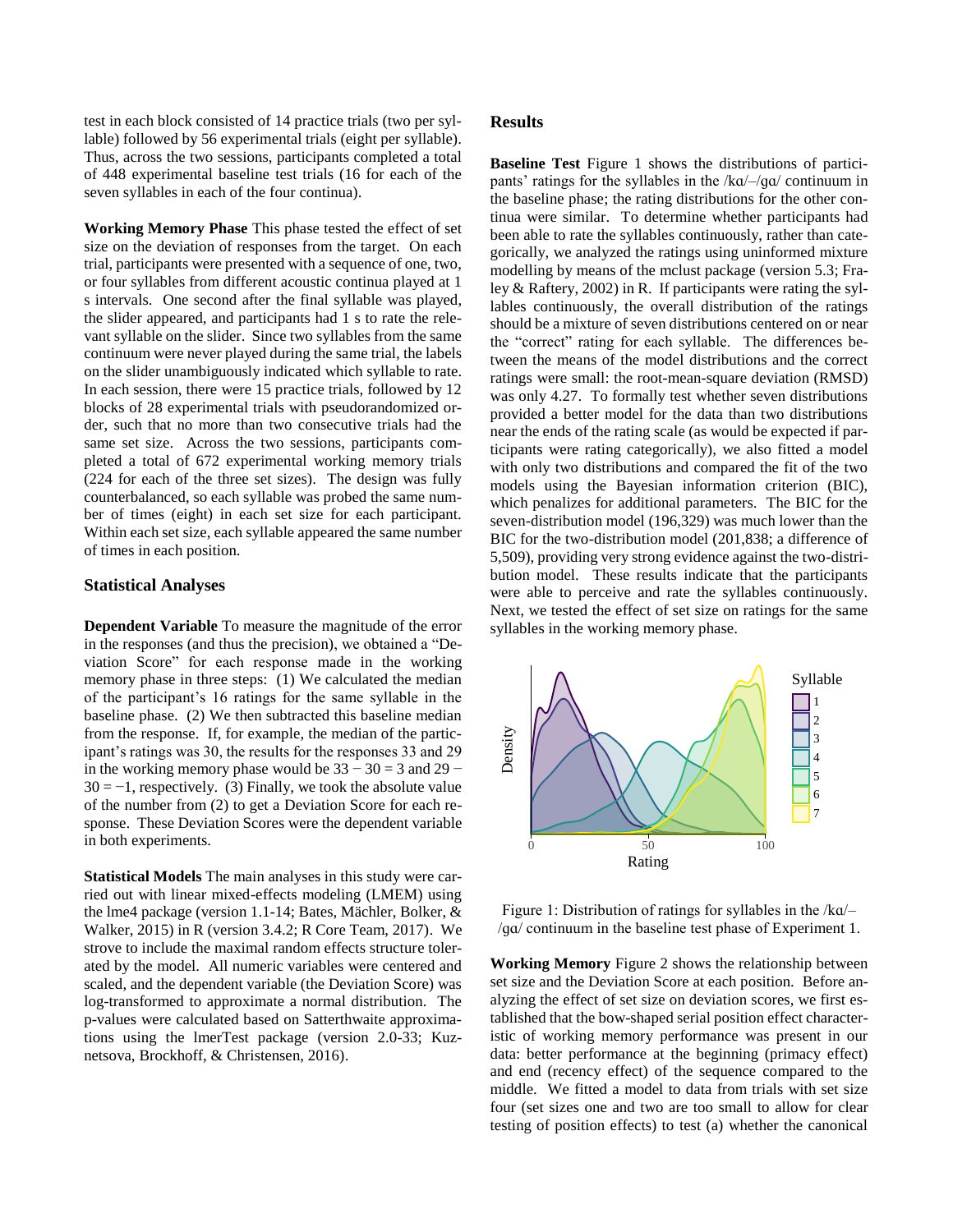position effects were obtained, and (b) which covariates needed to be included in subsequent models to control for the effects of nuisance variables.

This model included position as a set of polynomial contrasts, with separate fixed effects for linear and quadratic (i.e., bow-shaped) serial position effects, along with random slopes for each of these by subject and item. The model also included fixed effects for several nuisance variables: (a) *baseline median*, which was the absolute value of the distance between the participant's baseline rating for the syllable and the center of the rating scale, to account for the reduction in variability at the ends of the scale (see the ratings for syllables 1 and 7 vs. syllable 4 in Figure 1); (b) *baseline variability*, which was the standard deviation of the participant's baseline rating for the syllable; and (c) *session*, which was coded as a contrast between the first and second sessions. We also included random intercepts for participants and items, i.e., syllables. Critically, there was a significant linear effect of position  $(t = -2.70, p = .012)$ , indicating a decrease in Deviation Score for more recent syllables, and a significant quadratic effect of position ( $t = -4.46$ ,  $p < .001$ ), indicating higher Deviation Scores in the middle of the sequence than at the ends. There were also main effects of baseline median  $(t = -10.33)$ , *p* < .001), corresponding to a decrease in the Deviation Scores closer to the ends of the rating scale, and baseline variability  $(t = 10.17, p < .001)$ , but not session  $(t = -0.66, p = .509)$ . These findings suggest that (a) Deviation Scores do indeed reflect working memory performance, and (b) both baseline median and baseline variability have significant influence on Deviation Scores. We thus included these covariates in all subsequent analyses. We also included serial position and its interaction with set size because serial position alone could potentially have created spurious set size effects.

The main prediction of the resource model investigated in this experiment—that the Deviation Score would increase as a function of set size—was tested using an LMEM with fixed effects for set size, serial position, and the interaction between the two, along with the baseline median and baseline variability as covariates. The random effect structure included random intercepts for participants and syllables and random slopes for set size, position, and the interaction between the two by participant and syllable. The model revealed a significant main effect of set size  $(t = 5.32, p < .001)$ , with the Deviation Score increasing as a function of set size.

There was no interaction between set size and position; however, to confirm that the effect of set size was robust across positions, we conducted additional post-hoc analyses. Four post-hoc tests compared: (a) the initial positions of set sizes one and two, (b) the final positions of set sizes one and two, (c) the initial positions of set sizes two and four, and (d) the final positions of set sizes two and four. For each test, we compared the mean difference in Deviation Scores between the two set sizes across participants to the distribution generated by a Monte Carlo simulation with 1,000,000 permutations, resampling within participants. After Bonferroni correction for multiple comparisons, the set size effect was significant in all cases: (a) *M* = 0.76, 95% CI = [0.35, 1.18], *p* <

.001, (b) *M* = 0.57, 95% CI = [0.18, 0.97], *p* = .009, (c) *M* = 1.68, 95% CI =  $[1.05, 2.31]$ ,  $p < .001$  and (d)  $M = 0.80, 95%$  $CI = [0.19, 1.44], p = .018.$ 



Figure 2: Deviation Score as a function of set size and serial position in Experiment 1. Error bars are 95% CIs.

#### **Discussion**

Analysis of the baseline phase confirmed that participants were able to perceive and rate the syllables continuously, as previously reported by Massaro and Cohen (1983). This finding makes these materials appropriate for testing the predictions of a resource model. If such a model is appropriate for phonological working memory, then the Deviation Scores of the syllable ratings should increase as set size increases. This increase in the Deviation Scores should be visible for any increase in set size, even from one to two syllables, which is well below the capacity limit proposed by any slot model. The results of Experiment 1 confirmed this prediction. Deviation Scores increased significantly as a function of set size. This effect was robust in post-hoc analyses which took primacy and recency effects into account by restricting comparisons between set sizes to matching positions. Thus, despite the clear differences between visual and verbal stimuli, the results of Experiment 1 closely resembled those found in the visual domain (e.g., Bays, Catalao, & Husain, 2009; Wilken & Ma, 2004), and were in full accord with the predictions of a resource model. Experiment 2 tested whether a fixed or a flexible version of the resource model is more appropriate for phonological working memory.

## **Experiment 2**

## **Participants**

Forty-eight native speakers of American English (27 females, *Mage* = 36.6, age range: 21–58 years) participated for payment through AMT.

## **Materials and Procedures**

The materials were the same as Experiment 1. The same twosession design as Experiment 1 was used, with a similar session structure. The baseline phase was unchanged. In the working memory phase, the presence (or absence) and validity of cues appearing before the presentation of the syllables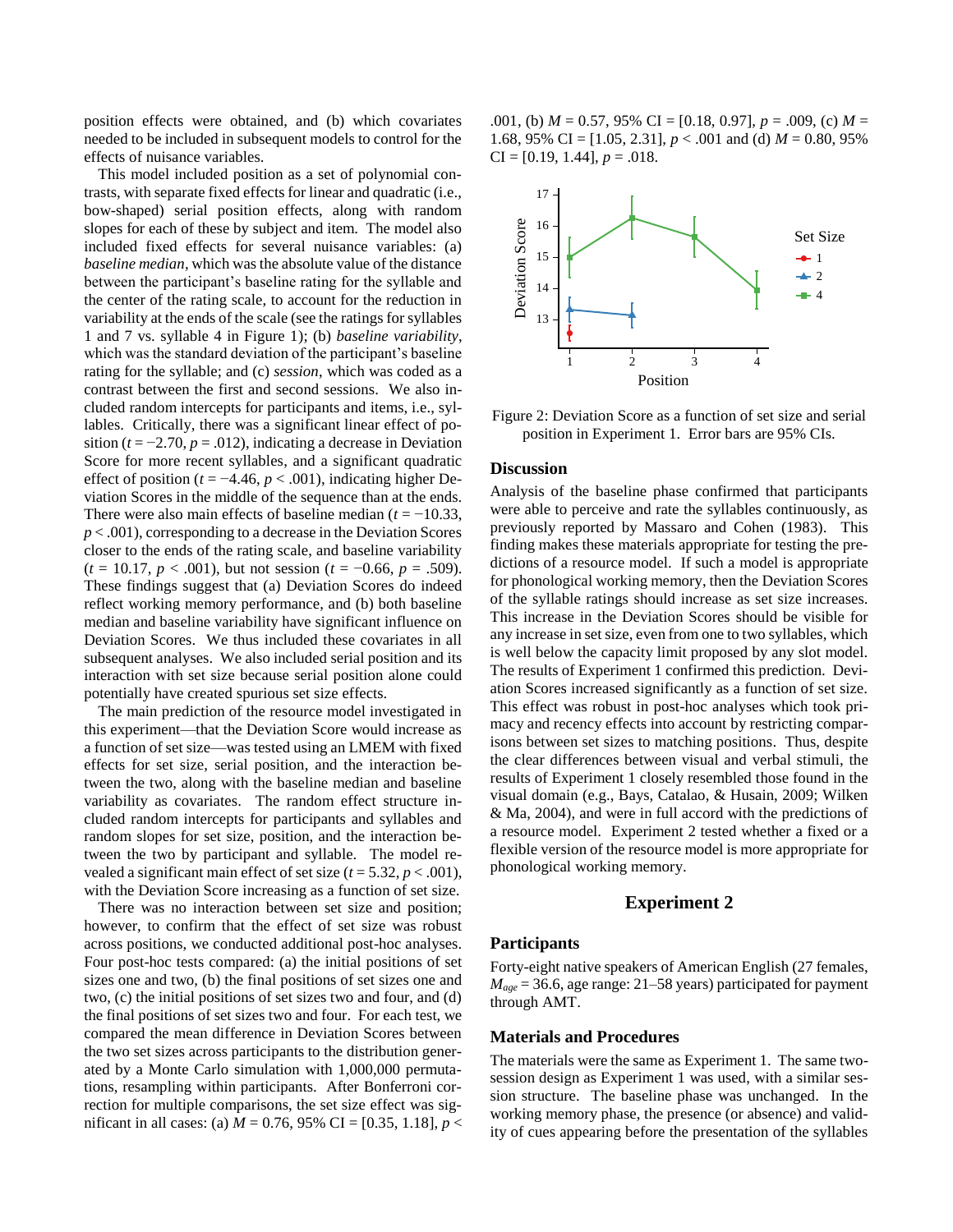was manipulated. A fixed set size of four was used in all trials. In one third of the trials, no cue was presented. These *no-cue trials* were identical to the trials with set size four in Experiment 1. On the other two thirds of the trials, a cue (a number between 1 and 4) was presented at the beginning of the trial. This cue indicated that the syllable in the corresponding position (1 through 4) had a 50% chance of being probed (one third of all trials; *valid-cue trials*). The other syllables each has a 16.7% chance of being probed (one third of all trials; *invalid-cue trials*).

On cued trials, the cue appeared for 1 s, after which the four syllables were presented and one of them was probed in the same way as in Experiment 1. Participants completed three blocks of trials in the working memory phase: one block with *no-cue* trials and two blocks with a mixture of *valid-* and *invalid-cue* trials, in counterbalanced order. Each block consisted of 14 practice trials and 112 experimental trials, with breaks between sets of 28 trials, for a total of 224 trials in each cue condition (*no cue*, *valid-cue*, and *invalid-cue*) across both sessions. Each syllable was probed exactly once in each position in each block, resulting in a total of 8 samples for each syllable in each cue condition from each participant.

## **Results**

Deviation Scores were calculated in the same manner as before. Figure 3 shows the Deviation Scores as a function of attentional cueing.



Figure 3: Deviation Score as a function of cue condition and serial position in Experiment 2. Error bars are 95% CIs.

To test for effects of cue condition, we used an LMEM with fixed effects for cue condition (contrast-coded as *valid-cue*  vs. *no-cue* and *invalid-cue* vs. *no-cue*), position, the interaction between cue condition and position, and the same covariates as Experiment 1. The random effect structure included random intercepts for participants and syllables, along with random slopes for cue condition, position, and the interaction between the two by participant and syllable. *Valid-cue* trials had significantly lower Deviation Scores ( $t = -3.34$ ,  $p = .002$ ) and *invalid-cue* trials had significantly higher Deviation Scores ( $t = 2.76$ ,  $p = 0.008$ ) compared to *no-cue* trials. There was also a significant main effect of serial position, with Deviation Scores decreasing for more recent syllables  $(t =$   $-4.52$ ,  $p < .001$ ). Interestingly, there was also a reliable interaction between the *valid-cue* condition and position ( $t =$ 2.14, *p* = .037), but no such interaction between the *invalidcue* condition and position ( $t = -0.35$ ,  $p = .729$ ).

To further explore the influence of cueing on serial position effects, we fitted separate models for the *valid-cue* and *nocue* conditions with polynomial position contrasts for position to test for both linear and quadratic (bow-shaped) serial position effects. In the *no-cue* model, there were both significant linear ( $t$  = −5.02,  $p$  < .001) and quadratic ( $t$  = −2.38,  $p$  = .023) effects of position, whereas only the linear effect was significant  $(t = -3.34, p = .001)$  in the *valid-cue* model.

## **Discussion**

The results of Experiment 2 closely mirrored those reported in visual working memory (Gorgoraptis et al., 2011). Manipulation of attention led to a significant decrease in Deviation Scores for *valid-cue* trials (i.e., cued syllables), with a corresponding decrease in precision for *invalid-cue* trials (i.e., the uncued syllables presented in the same sequence as a cued syllable), relative to *no-cue* trials. Cueing also reduced the effect of serial position on recall, as evidenced by the significant interaction between the *valid-cue* condition and both linear and quadratic effects of position. In particular, the prototypical decrease in accuracy (or in this case precision) for items in the middle of a list, which was present in the *no-cue* condition for this experiment, was eliminated by cueing. In summary, the results of Experiment 2 showed that the distribution of resources is flexible and can be influenced by attention.

# **General Discussion**

In the visual domain, evidence from experiments measuring the deviation of responses from the target instead of binary accuracy has provided support for a resource model of working memory. Moreover, the division of such resources has been shown to be flexible and subject to regulation through top-down attention. Through the use of similar continuous measures in a phonological working memory task, we were able to (a) verify the predictions of a resource model for phonological materials, and (b) to show that, as in the visual domain, resources can be flexibly allocated, such that items prioritized by top-down attentional cues will receive more resources at the cost of those that are deprioritized. These results are consistent with a flexible resource model of phonological working memory and, more generally, with a domaingeneral mechanism of resource allocation operating on both visual and verbal domains, as proposed in Baddeley and Hitch's (1974) central executive.

A key advantage of a resource model is its biological plausibility: it has been proposed that the quality of the representations stored in working memory is proportional to the *gain* (amplitude of neural activity) of the populations of neurons encoding those representations (van den Berg, Shin, Chou, George, & Ma, 2012). Due to the energy cost of maintaining high gain, there is an upper bound on the total activation across populations. Given these constraints, the optimal